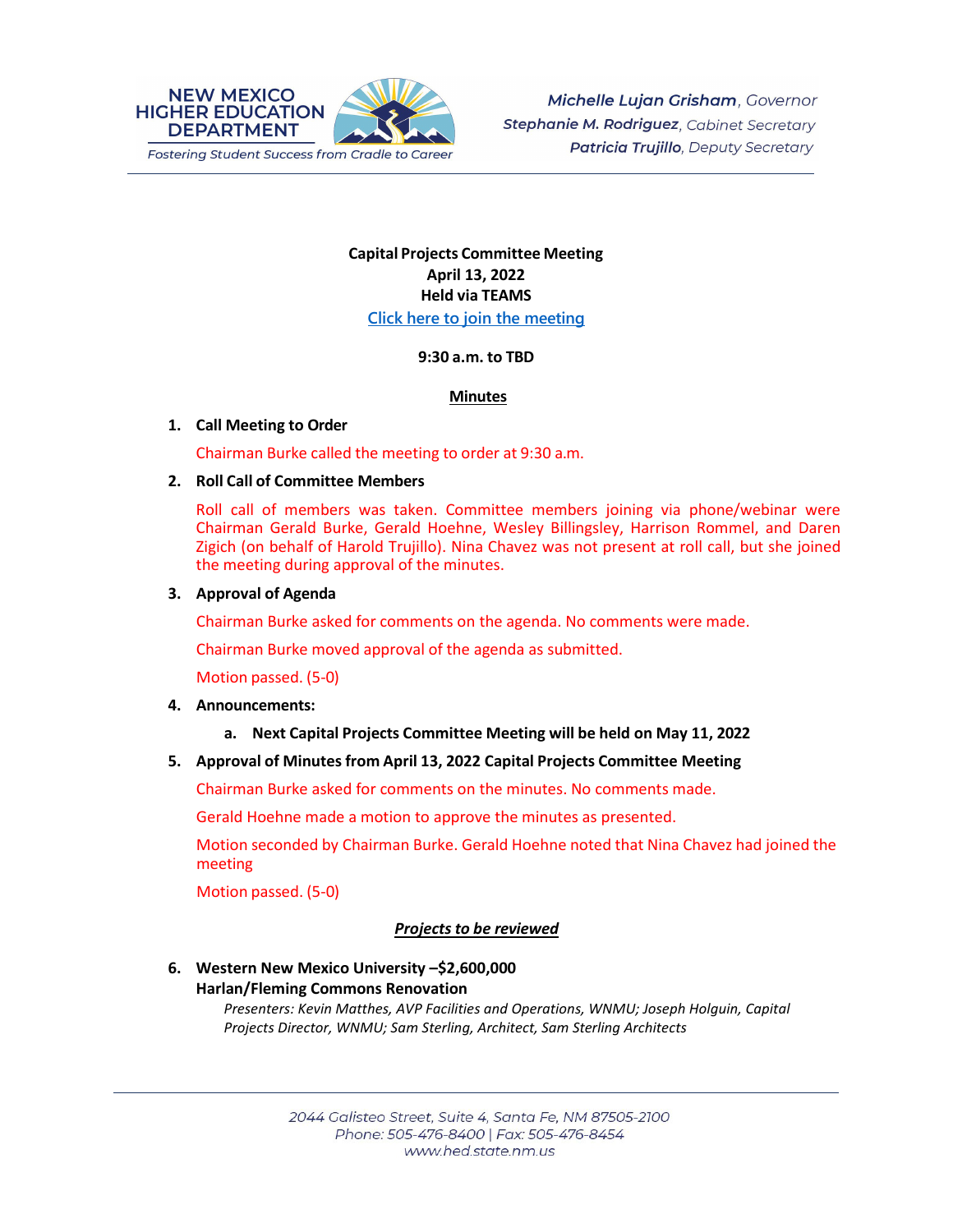

Joseph Holguin joined the meeting and informed us that Dr. Shepherd is not available for today's meeting. He presented the project as outlined in the submittal. He noted that this project will address a long-neglected area of campus, increasing both the aesthetics and usefulness of this area. Mr. Holguin then turned the meeting over to the architect, Sam Sterling, who elaborated on the finer points of the plan.

Chairman Burke questioned that they are just replacing the railroad tie retaining wall with rocks. Mr. Sterling explained that the current wall istoo tall and dangerous, both from the top and the bottom and that this project will create terraces out across the site that can be used for classroom and other activities. Chairman Burke also asked if the charter school was paying rent for use of this space. Joseph Holguin confirmed that they do have a lease with the school.

Member Hoehne questioned if this project is the most appropriate use of these funds considering the other needs that Western has in terms of maintaining infrastructure. Mr. Sterling acknowledged that this project was addressing infrastructure but at the same time, making the space more useful for students and the university.

Chairman Burke made a motion to approve the project for submittal to the NMHED Cabinet Secretary and then to the State Board of Finance. Member Hoehne moved to second the motion, with the addition of the following contingencies:

- 1. Western New Mexico University provide the agreement between them and Freeport for the donation of the boulders for the project.
- 2. Western New Mexico University provide 95% construction documents. (Mr. Sterling noted that they are moving from 50% to 95% and this is appropriate now.)
- 3. Western New Mexico University will submit the law language for the GOB18 Bond.
- 4. Western New Mexico University will provide an itemized cost breakdown of the cost for the project.

Member Hoehne asked that this documentation be submitted by no later than next Friday, the 22<sup>nd</sup> of April 2022.

Motion passed. (5-0)

## **7. University of New Mexico – \$679,916**

#### **Clinical Translational Science Center Roof Replacement - REVISED**

*Presenters: Dr. Garnett Stokes, President, UNM; Teresa Costantinidis, Senior Vice President of Finance and Administration, UNM; Lisa Marbury, Vice President of Institutional Support Services, UNM*

President Stokes provided a brief description of the five (5) projects under consideration at tonight's meeting and introduced the presenters for each project.

Ms. Marbury presented the project as outlined in the re-submittal, noting that this new submission has an increased budget of \$350,000 due to asbestos mitigation that the original project of \$329,000 did not include, bringing the total cost of the project to \$679,000.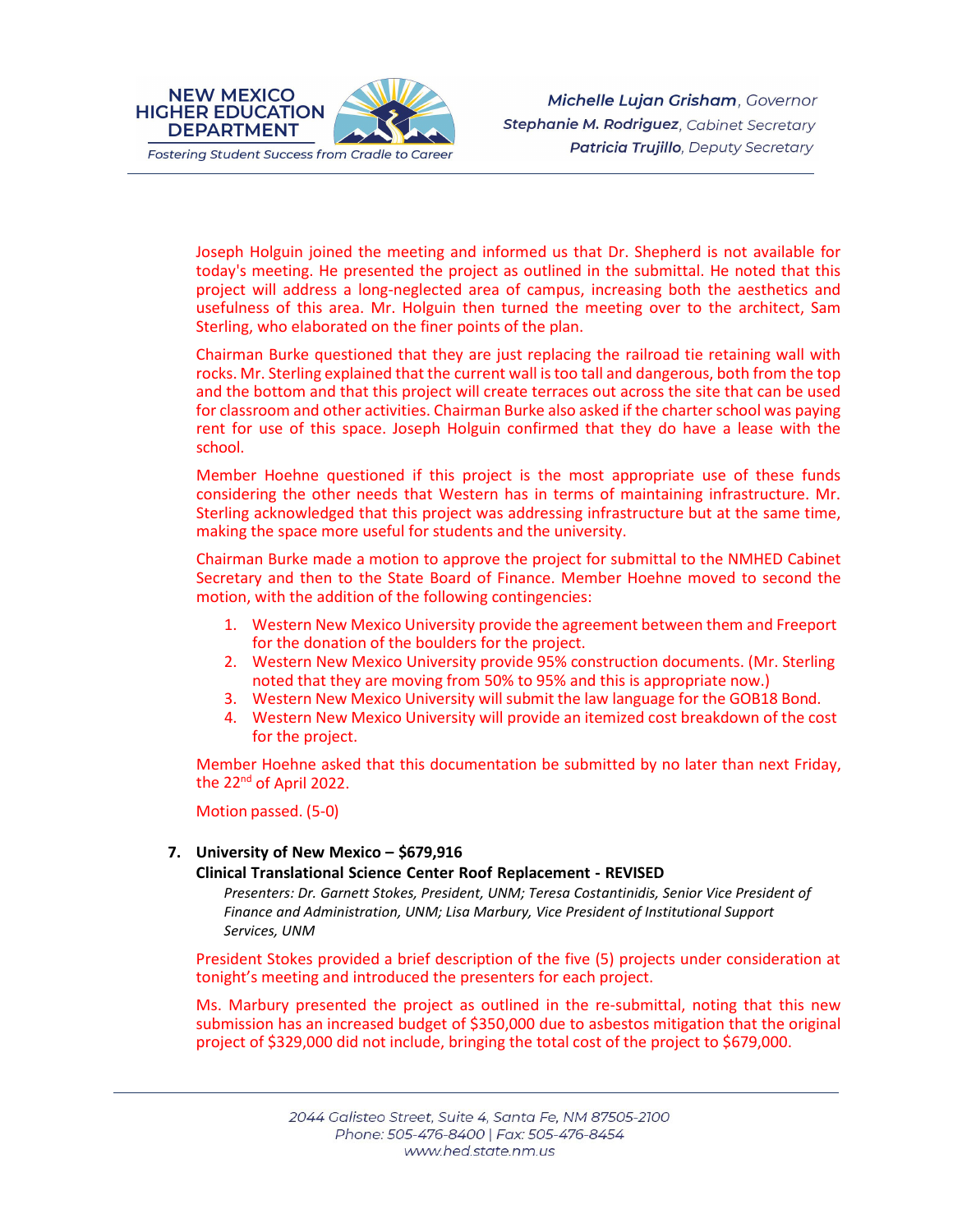

Chairman Burke noted that this project was straight forward and did not need to go to the Board of Finance but if there is a cost overrun that may have to be approved by the Board of Finance.

Chairman Burke made a motion to approve the project for submittal to the NMHED Cabinet Secretary.

Motion seconded by Member Hoehne.

Motion passed. (5-0)

## **8. University of New Mexico – \$598,302 Biomedical Research Facility (BSL-2, Labs 120 & 127) - Airflow Modifications**

*Presenters: Dr. Garnett Stokes, President, UNM; Teresa Costantinidis, Senior Vice President of Finance and Administration, UNM; Lisa Marbury, Vice President of Institutional Support Services, UNM*

Ms. Marbury presented the project as outlined in the submittal noting that it was recently discovered that there were open air flow paths between laboratories and other spaces on the same floor that need to be isolated.

Mr. Daren Zigich questioned how they would take advantage with energy savings in the HVAC system without a new fan unit. Ms. Marbury was unsure if that was part of the project but said there were control valves and other changes that would provide benefits. She also agreed to ask the project manager for more details.

Mr. Rommel asked for clarification about the number of BL2's in the building and are these the only ones needing to be isolated. Ms. Marbury confirmed that there are other BL2's in the lab, but these are the only ones needing to be isolated.

Chairman Burke made a motion to approve the project for submittal to the NMHED Cabinet Secretary.

Motion seconded by Member Rommel.

Motion passed. (5-0)

#### **9. University of New Mexico – \$2,151,536.59 (Lease Term) Lease – 4400 Alameda Blvd. NE, Suites A & B**

*Presenters: Thomas M. Neale, Director of Real Estate, UNM; Malisa Kasparian, Strategic Project Director, UNM*

Mr. Neal presented the project as outlined in the submittal noting that this will consolidate operations into a more efficient and in compliance space. He noted that the primary funding is by contracts with the state of New Mexico for a wide variety of programs that they operate in the early childhood learning care arena. The annual revenue for this program through those contracts is approximately \$10,000,000 which is sufficient to pay the lease payments and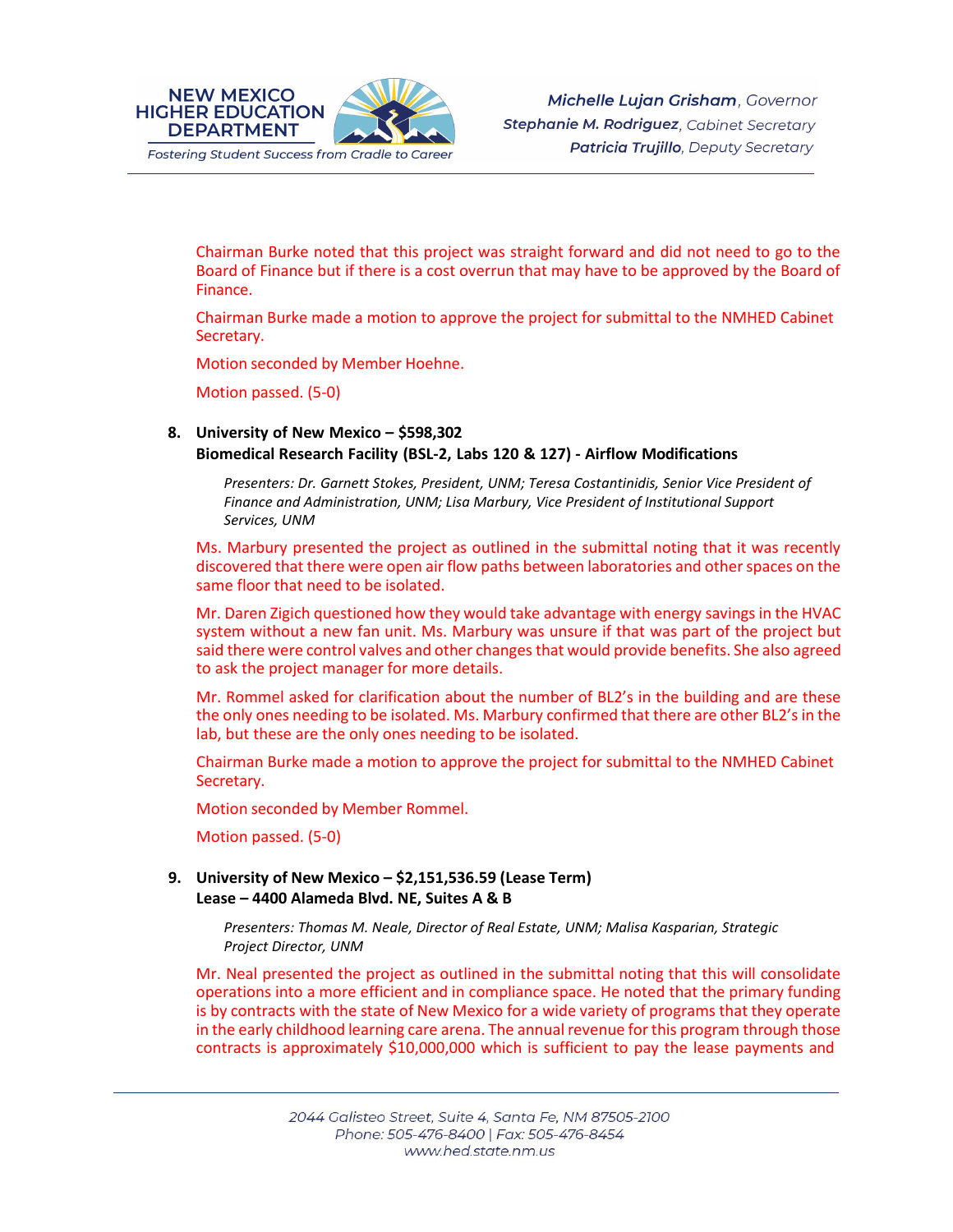

support the operations of the program. Mr. Neal also introduced Ms. Kasparian.

Member Chavez asked for more historical context around the facility they are leaving relation to the new facility, specifically square footage. Mr. Neal explained that although it is a few thousand square feet less than what they currently occupy, this is a move really designed to create efficiencies for the program and better enable them to serve the northern part of the metro area and Northern New Mexico.

Member Hoehne noted that within section 13 of the agreement there is correction that needs to be made to the reference to the exhibits. Tom is aware and working on getting that addressed.

Member Hoehne asked about the tenant finish allowance to better understanding of how that will work. Mr. Neal explained how the agreement works with the landlord, noting that there is no out-of-pocket expense. The landlord is turning the space over to them turnkey with those \$220,000 in improvements in place. The only liability UNM would have is in the event for whatever reason they terminate the lease agreement early.

Member Hoehne also asked about the revenue stream to maintain the lease agreement, both from commitments through 2027 and additional sources. Mr. Neal stated that funding levels will continue especially with the emphasis on early childhood development and care both in the state of New Mexico and throughout the country. It is likely that other contracts and grant opportunities will present themselves to further expand the programs over the terms of the lease. Ms. Kasparian added that the current contracts have been in existence for some time, and they've continually grown with the initiatives of early childhood education. They fully anticipate all these contracts continue to be renewed at the end of those terms for the additional four to five years. Funding is totally stable, being well-structured and having all their systems in place in a well-established Early Childhood Services Center. They are also looking at expansion through private foundations.

Member Billingsley asked why New Mexico Early Childhood Education and Care Department, CYFD, and NMDOT are listed as funding sources. Ms. Kasparian explained that they have contracts with these agencies.

Mr. Connor Jorgenson asked about the facilities being vacated if they are leased or UNM property. Mr. Neal responded that most of those spaces are UNM properties, primarily Continuing Education space.

Member Hoehne requested that the following contingencies be placed on the project:

- 1. Documentation outlining each of the spaces that the program currently occupies
- 2. What the square footage is of those spaces
- 3. What programs those spaces will occupy once this project is completed
- 4. What facilities currently occupied by UNM ECSC programs are listed as I&G space, eligible for O&M, or self-supporting
- 5. Detail of cost reductions or savings realized as a result of consolidating multiple facilities into this single facility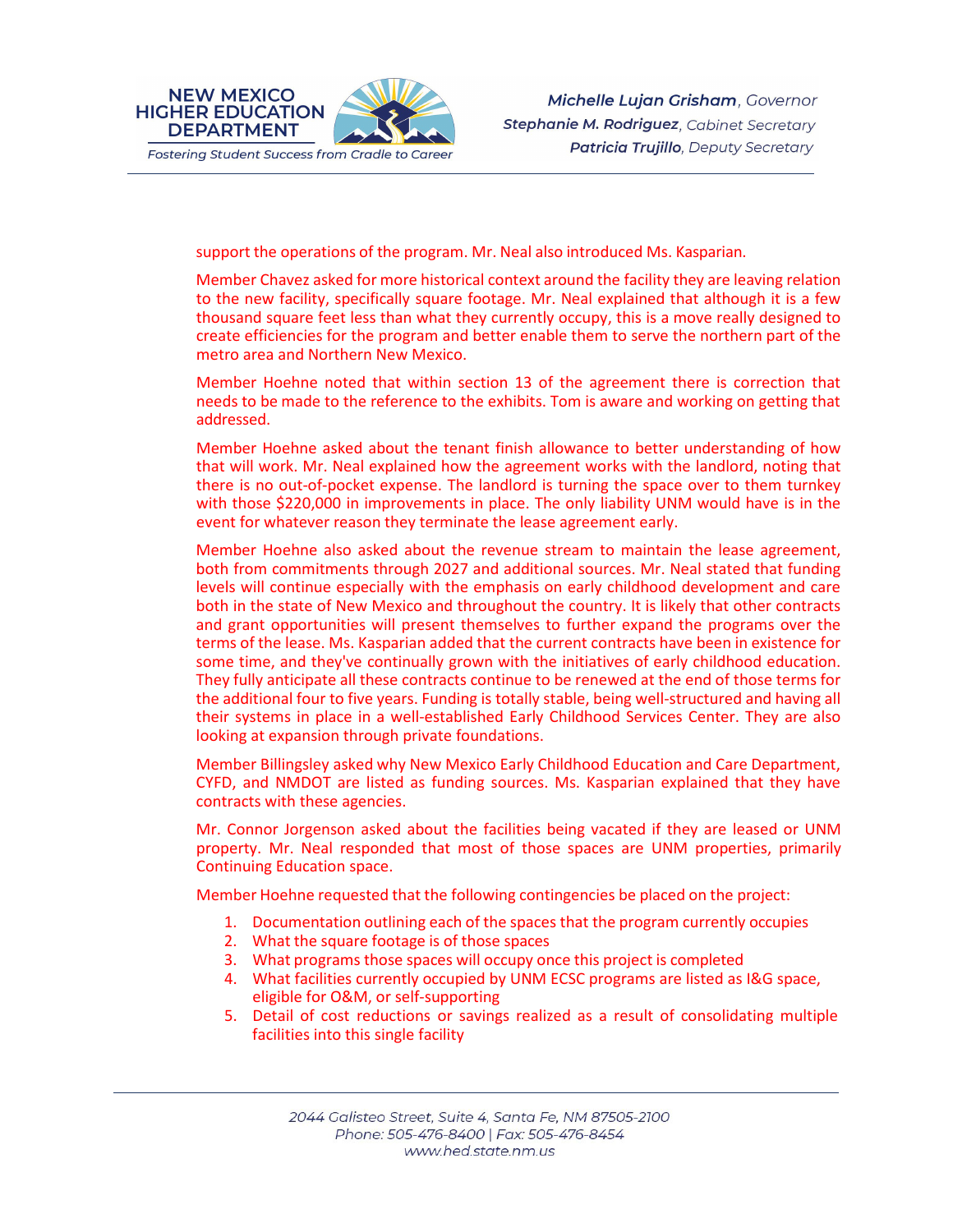

Member Hoehne made a motion to approve the project for submittal with the contingencies cited above to the NMHED Cabinet Secretary.

Motion seconded by Chairman Burke.

Motion passed. (5-0)

## **10. University of New Mexico Health Sciences Center – \$43,239,665 Construction of New College of Nursing and Population Health Facility**

*Presenters: Dr. Doug Ziedonis, Executive Vice President, UNM HSC; Ava Lovell, Senor Executive Officer for Finance and Administration, UNM HSC; Ryan Reynolds, Group Manager of Capital Projects, UNM HSC*

Ms. Lovell discussed the project as outlined in the submittal explaining in detail the need for this project in terms of school growth, demand for nurses, and the ranking of UNM's nursing program.

Ms. Chavez asked about contingency plans for rising costs of steel and other materials. Mr. Reynolds explained that these contingencies are planned into the contract. Conner asked for clarification, noting 1% per month inflation. Mr. Reynolds expressed confidence in their contingency plans of 5%.

Chairman Burke asked about the space creep as it relates to this project. Ms. Chavez explained that they absolutely understand the issue of space utilization and that they are constantly paying attention to this issue. Mr. Hoehne also expressed concern about the increase in square footage this project has.

Mr. Connor Jorgensen asked about the carbon neutrality component of the project and proposed the contractor go for a Sustainable Building tax credit. Ms. Chavez assured that they are aware of the need for carbon neutrality moving forward.

Mr. Hoehne asked where the new PhD for Health Equity science program will be housed while the new building is going up. Ms. Chavez they are working on a lease for the College of Population Health, and it is on Los Lomas which will go to the Regents in May. That will house a not only that program but also the expansion of their Tree Program, a federally sponsored research program in public health and population health.

Mr. Hoehne also inquired about the space the College of Nursing occupies at 1600 University; how many square feet it was and whether it would remain with ING or not. Ms. Chavez noted that the space the College of Nursing occupies is at 1650 University. She believed it will stay with ING. It is about 8000 sq. ft.

Lastly, Mr. Hoehne asked about the expected growth of students and the impact they will be having with the expanded footprint from this project. Ms. Chavez responded that everyone really looked at what we needed to do because of the pandemic and that was to double the size of our advanced practice nurses. They want an increase in both undergraduate programs, and when she speaks with the College of Nursing Dean, the Dean would like an even bigger facility to expand more. Ms. Chavez offered to get Mr. Hoehne the numbers on the growth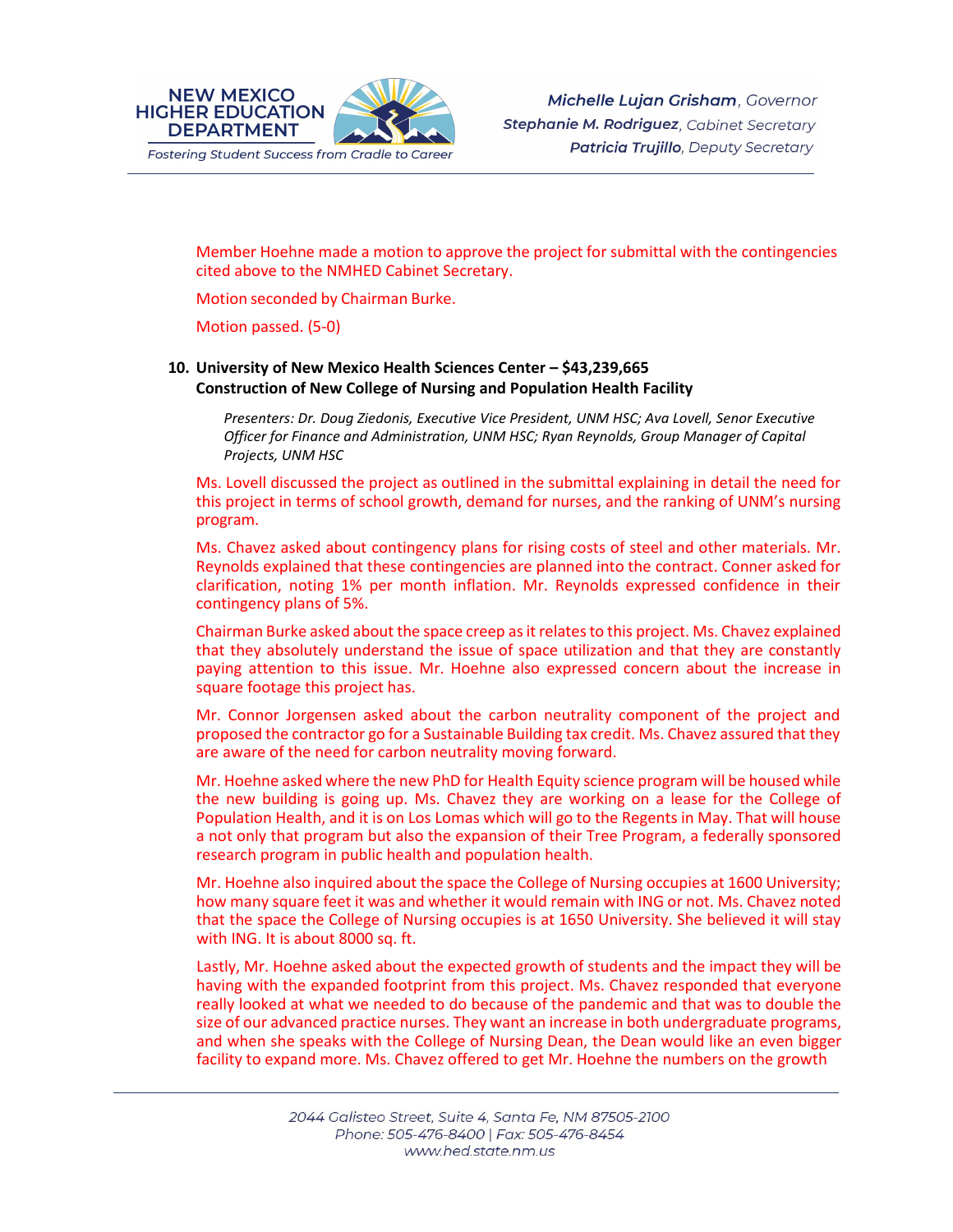

and projected growth from the CUP Deans who presented that during the legislative session.

Chairman Burke made a motion to approve the project for submittal to the NMHED Cabinet Secretary and the Board of Finance.

Motion seconded by Member Rommel.

Member Hoehne requested a contingency to provide enrollment data and projected enrollment data as discussed previously to be provided by next Friday.

Motion passed. (5-0)

## **11. University of New Mexico Hospital – \$40,000,000 Construction of New Behavioral Health Crisis-Care System Center**

*Presenters: Dr. Garnett Stokes, President, UNM; Dr. Douglas Ziedonis, Executive Vice President, UNM HSC; Dr. Michael Chicarelli, Chief Operating Officer, UNM Hospital; Enrico Volpato, Executive Director of UNMH Facilities Services, UNM Hospital; Jeremy Jerge, Director, UNMH Planning & Construction, UNM Hospital, Rodney McNeese, Executive Director of the Hospital Behavioral Health*

Dr. Stokes introduced two new attendees, Julian Morris Baka, Bernalillo County manager, and Margarita Travis, Director of Behavioral Health for Bernalillo County

Mr. Volpato presented the project as outlined in the submittal.

Chairman Burke asked how many more patients they will be able to serve with this new facility. Mr. McNeese responded this facility helps this facility will help to shift some of the volume of Intermediate Care. It also resolves a long-standing issue with challenges and bottlenecks with law enforcement and first responders are bringing in patients. Ms. Chavez reiterated Mr. McNeese's comments.

Member Hoehne asked about the cold shell, why they are building it, what it does. Mr. Volpato explained that this creates an additional space for future clinical care outpatient, clinical care, or business occupancy, but the long-term opportunity for it is swing space for future construction on this land locks site. Funding is being driven by Bernalillo County. Member Hoehne wanted clarification that this would not be an issue for the things that was described by UNM. Ms. Baca expressed that there is no issue at all with Bernalillo County.

Mr. Connor Jorgensen of LFC asked about staff support areas. Mr. McNeese replied that it is to allow for some cross utilization of Support Services. Support areas would mainly be things to support nursing such as conference space, office space, and space for meeting in addition to the actual clinical space. There would not be a gym, but a break room.

Mr. Connor Jorgensen of LFC also asked why the cost per square foot for construction was so high, \$707, compared to the New College of Nursing and Population Health Facility which is \$384. Mr. Volpato explained that behavioral health is a unique construction requiring specific materials and details not associated with other facilities other than surgical units.